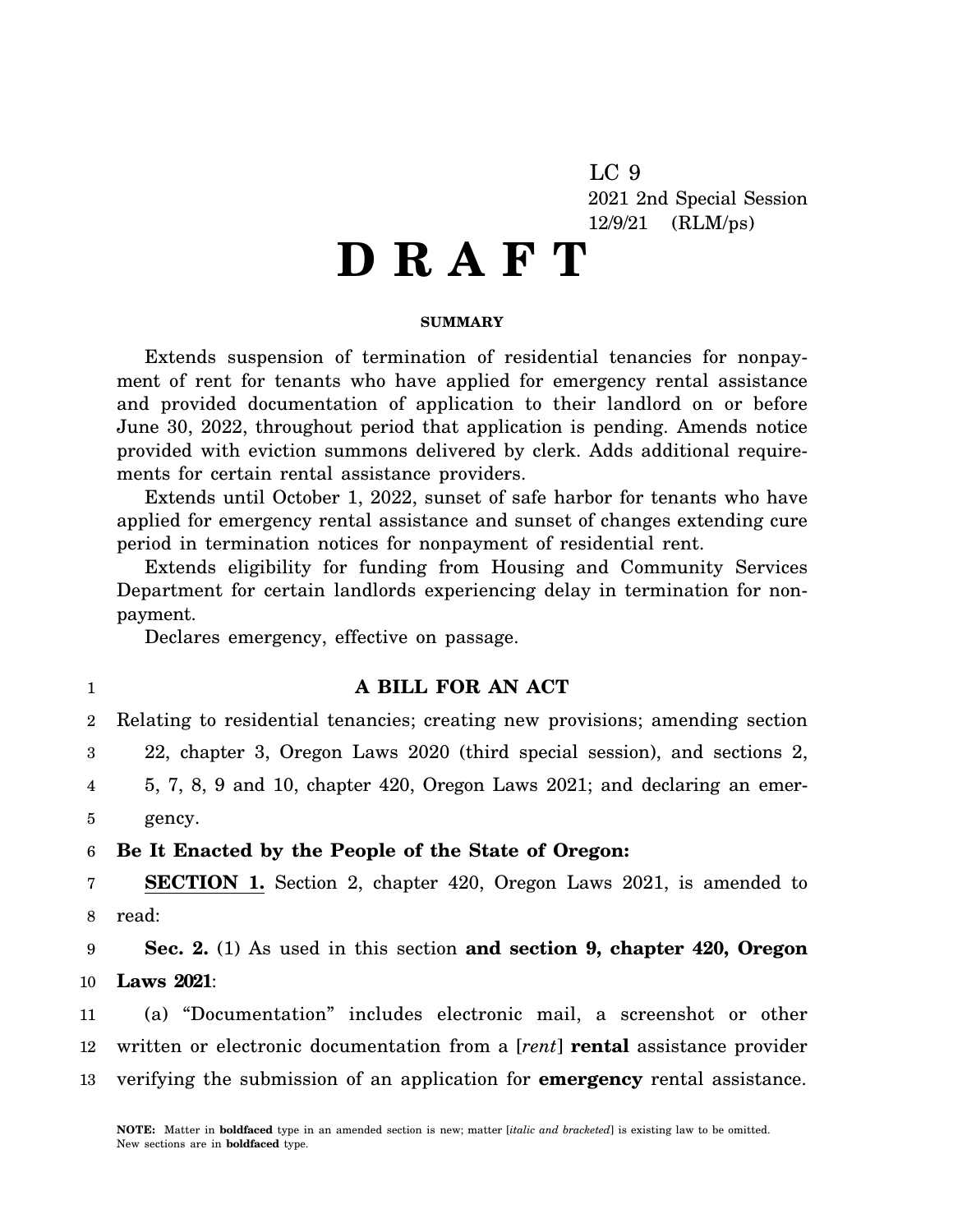1 2 3 4 (b)**(A)** "Nonpayment" means the nonpayment of a payment that is due to a landlord, including a payment of rent, late charges, utility or service charges or any other charge or fee as described in the rental agreement or ORS 90.140, 90.302, 90.315, 90.392, 90.394, 90.560 to 90.584 or 90.630.

5 6 **(B) "Nonpayment" does not include payments owed by a tenant for damages to the premises.**

7 8 9 10 (2)(a) If**, on or before June 30, 2022,** a tenant provides the landlord with documentation that the tenant has applied for **emergency** rental assistance, a landlord may not**, while the application for rental assistance is pending**:

11 (A) Deliver a termination notice for nonpayment; or

12 13 (B) Initiate or continue an action for possession based on a termination notice for nonpayment.

14 15 16 (b) A tenant may provide documentation by any method reasonably calculated to achieve receipt by the landlord, including by sending a copy or photograph of the documentation by electronic mail or text message.

17 18 (c) If [*60 days have passed since the tenant provided documentation under this subsection:*] **the tenant's application is no longer pending:**

19 20 21 (A) A landlord may deliver to the tenant a new termination notice for nonpayment, to which this section does not apply, without providing the notice under subsection (4) of this section; or

22 23 24 25 (B) If a claim for possession was postponed under subsection (5)(b) of this section, **upon notice from either party that the application is no longer pending,** the court shall promptly set the matter for [*trial.*] **a first appearance as described in ORS 105.137.**

26 27 28 (3) Except as provided in subsection  $(2)(c)(A)$  of this section, a landlord shall deliver the notice described in subsection (4) of this section along with: (a) Any notice of termination for nonpayment; and

29 30 31 (b) Any summons for a complaint seeking possession based on nonpayment given by the landlord or service processor, including a summons delivered under ORS 105.135 (3)(b).

[2]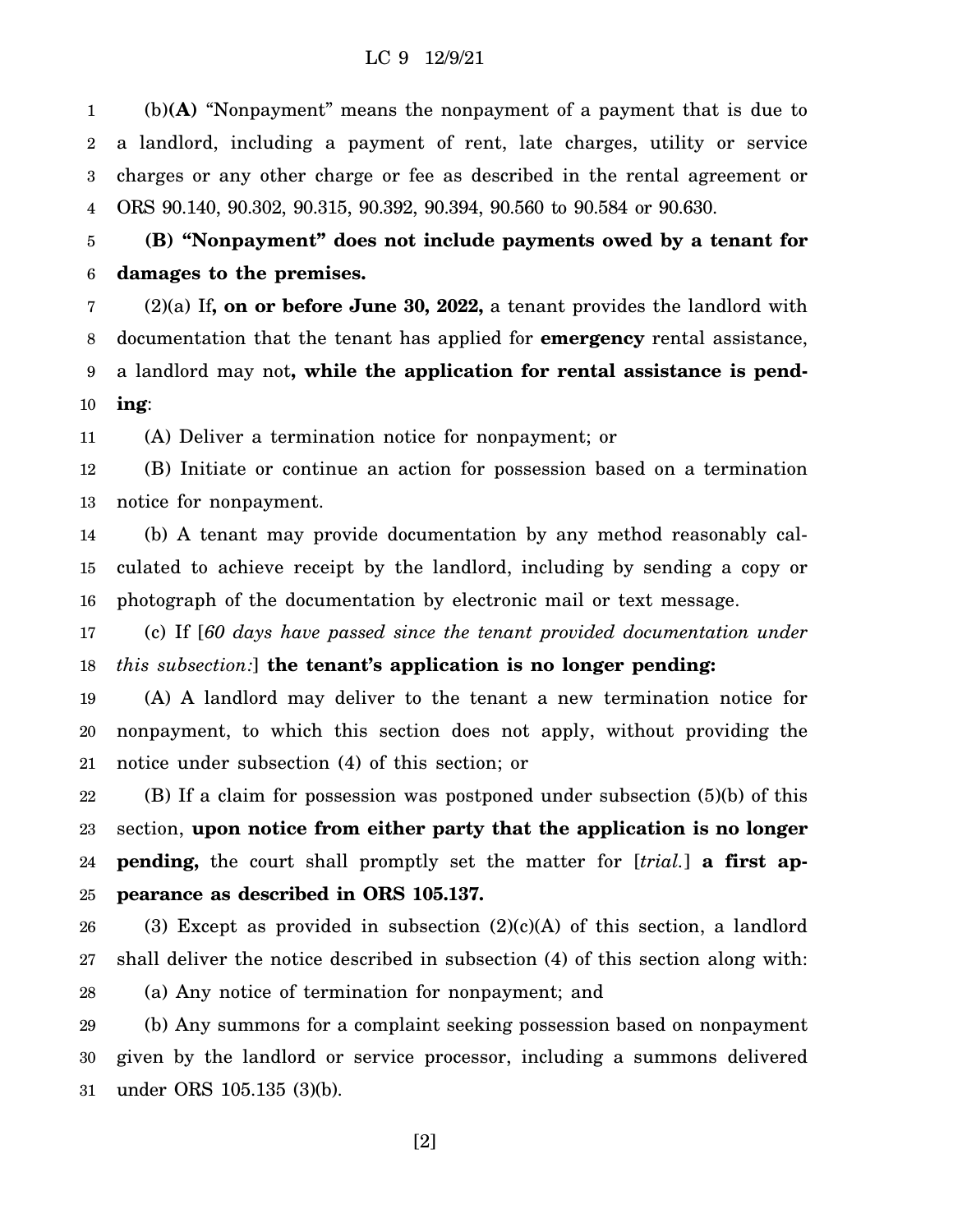## LC 9 12/9/21

1 2 (4) The notice required under subsection (3) of this section must be in substantially the following form:

3

4 5 THIS IS AN IMPORTANT NOTICE ABOUT YOUR RIGHTS TO PRO-TECTION AGAINST EVICTION FOR NONPAYMENT.

**\_\_\_\_\_\_\_\_\_\_\_\_\_\_\_\_\_\_\_\_\_\_\_\_\_\_\_\_\_\_\_\_\_\_\_\_\_\_\_\_\_\_\_\_\_\_\_\_\_\_\_\_\_\_\_\_\_\_\_\_\_\_\_\_\_\_\_\_\_\_\_\_\_\_**

6

7 8 For information in Spanish, Korean, Russian, Vietnamese or Chinese, go to the Judicial Department website at www.courts.oregon.gov.

9

10 11 12 13 14 15 16 17 18 19 20 21 [*Until February 28, 2022, if you give your landlord documentation that you have applied for rental assistance at or before your first appearance in court, you may be temporarily protected from eviction for nonpayment.*] **If you have applied for emergency rental assistance, then you may be protected from eviction for nonpayment of rent as long as your application is pending with the rental assistance provider. To qualify for this protection, you must give your landlord documentation of your rental assistance application at or before your first appearance in court, and no later than June 30, 2022. The protection from eviction for nonpayment of rent applies until your application is no longer pending, but no later than September 30, 2022. Do not miss an eviction court date, even if you believe your eviction should not be moving forward.**

22

23 24 25 26 27 28 Documentation [*may be made*] **of your application for rental assistance can be provided** by any reasonable method, including by sending a copy or photograph of the documentation **to your landlord** by electronic mail or text message. "Documentation" includes electronic mail, a screenshot or other written or electronic documentation verifying the submission of an application for **emergency** rental assistance.

29

30 31 To apply for rental assistance **(before June 30, 2022)**, go to www.oregonrentalassistance.org, dial 211 or go to www.211info.org.

[3]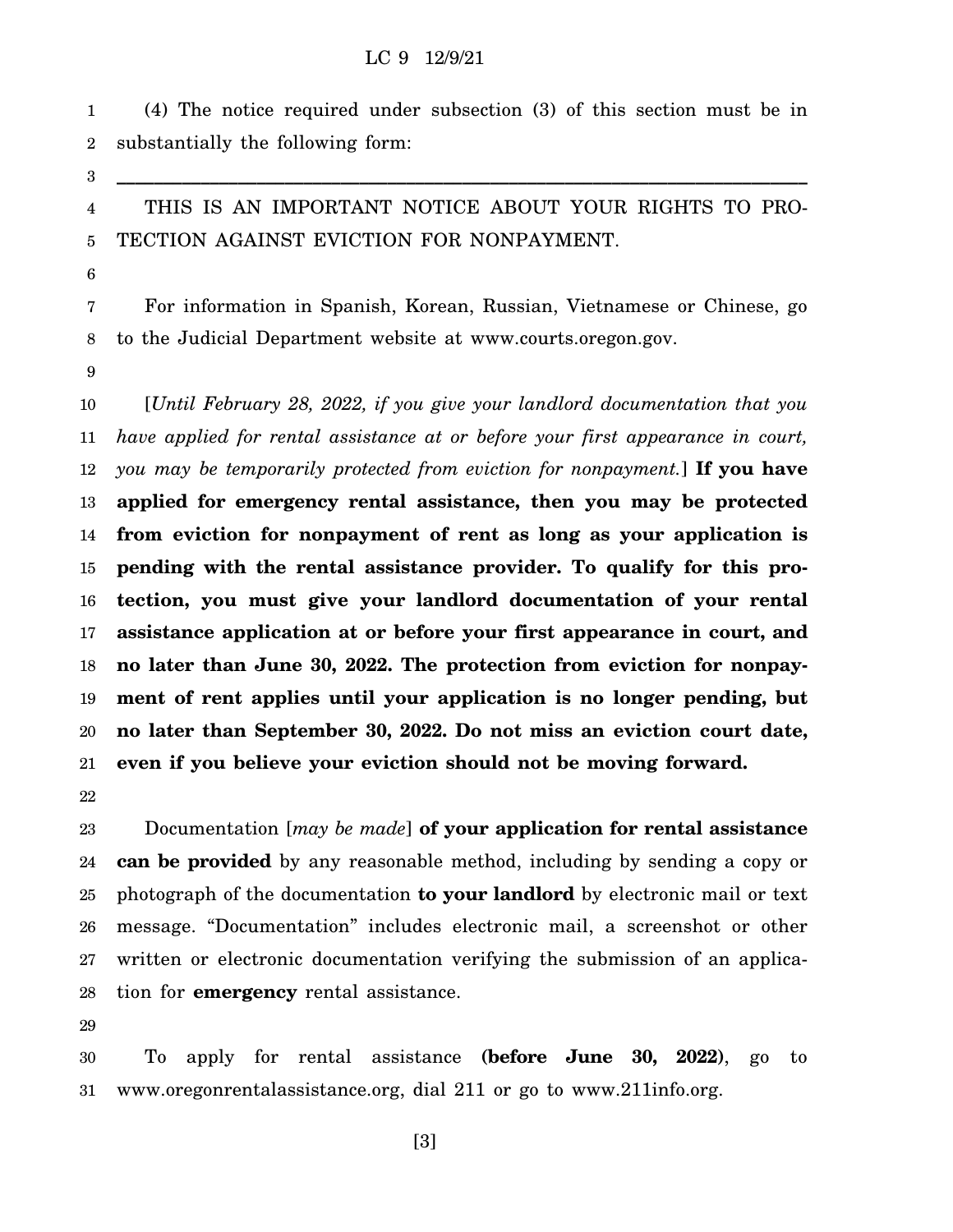## LC 9 12/9/21

1 2 To find free legal assistance for low-income Oregonians, go to www.oregonlawhelp.org.

**\_\_\_\_\_\_\_\_\_\_\_\_\_\_\_\_\_\_\_\_\_\_\_\_\_\_\_\_\_\_\_\_\_\_\_\_\_\_\_\_\_\_\_\_\_\_\_\_\_\_\_\_\_\_\_\_\_\_\_\_\_\_\_\_\_\_\_\_\_\_\_\_\_\_**

3

4 5 6 (5)(a) A court shall enter a judgment dismissing a complaint for possession that is based on a termination notice for nonpayment if the court determines that:

7 8 (A) The landlord failed to attach the notice as required under subsection (3) of this section.

9 10 11 12 (B) The tenant's nonpayment was substantially caused by the landlord's failure to reasonably participate with a rental assistance program. This subparagraph does not require that a landlord apply for compensation under section 2, chapter 3, Oregon Laws 2020 (third special session).

13 14 15 (C) The landlord [*receives rental assistance covering the rent*] **has received rental assistance or any other payment covering the nonpayment amount** owed under the notice.

16 17 18 (D) The tenant provided the landlord with documentation of application for rental assistance as described in subsection (2) of this section before the claim was filed.

19 20 21 22 23 24 25 (b) If the tenant provides the landlord or court with documentation of application for rental assistance as described in subsection (2) of this section at any time after the landlord commenced the action for possession and at or before the first appearance, at the first appearance the court shall, on its own motion, postpone the first appearance [*to a date not earlier than 60 days after the documentation was delivered.*] **until the tenant's application is no longer pending.**

26 (6) If a landlord violates this section;

27 28 (a) A tenant may obtain injunctive relief to recover possession or address any other violation[*;*]**.**

29 30 31 (b) The tenant has a defense to an action for possession by the landlord. (7) Notwithstanding ORS 105.137 (4), if a claim for possession is dismissed under this section, the tenant is not entitled to prevailing party fees, costs

[4]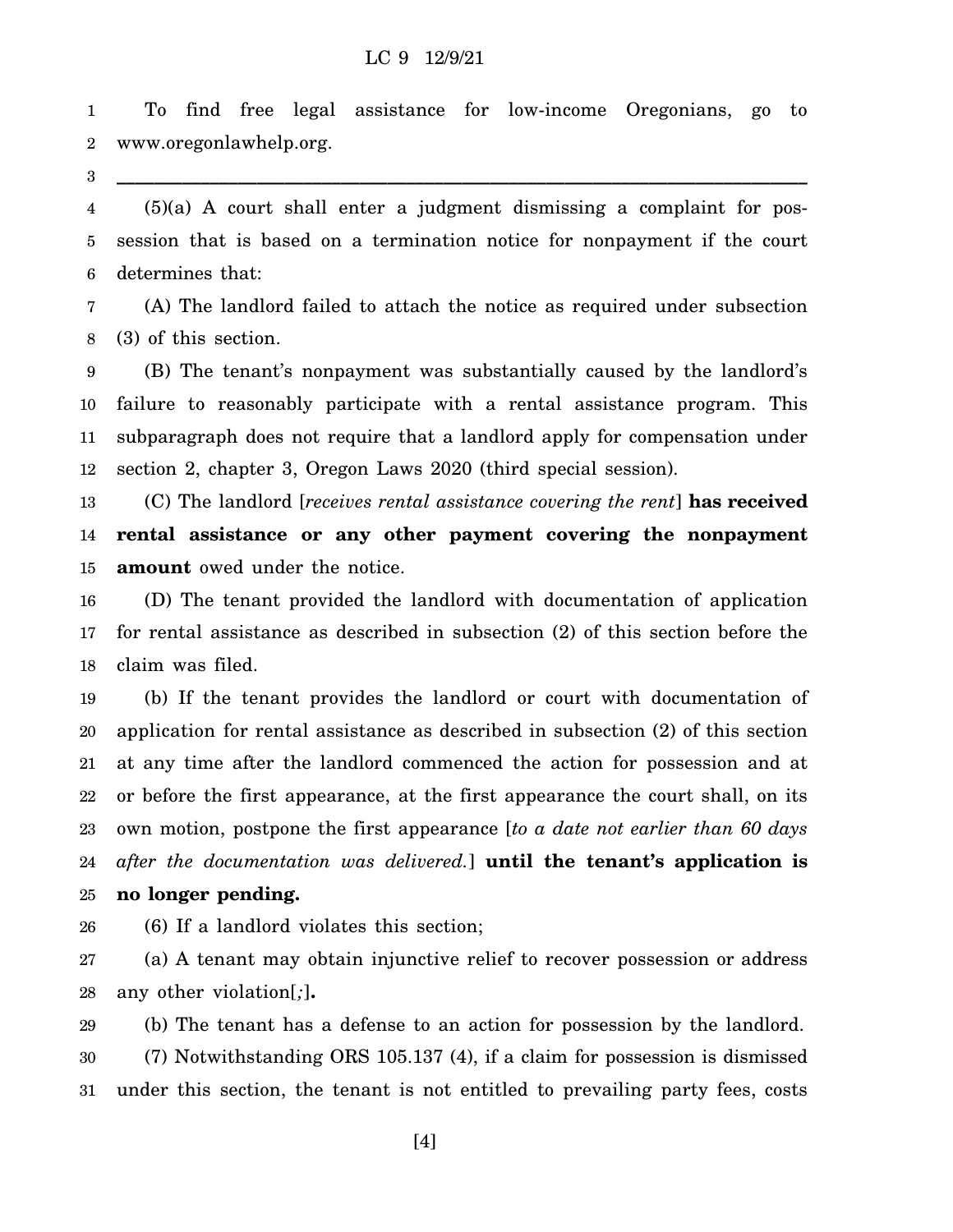1 or attorney fees if the landlord:

2 3 (a) Delivered to the tenant all notices required under subsection (3) of this section as required;

4 5 6 (b) Did not know, and did not have reasonable cause to know, at the time of commencing the action that the tenant had provided documentation of application for rental assistance under subsection (2) of this section; and

7 8 (c) Promptly dismissed the action upon becoming aware of the documentation of application for **emergency** rental assistance.

9 10 11 12 13 14 15 16 **SECTION 2. The amendments to section 2, chapter 420, Oregon Laws 2021, by section 1 of this 2021 second special session Act apply to: (1) Termination notices for nonpayment given before, on or after the effective date of this 2021 second special session Act, except that termination notices given before the effective date of this 2021 second special session Act may include the form of notice under section 2 (4), chapter 420, Oregon Laws 2021, that was in effect on the date the termination notice was given.**

17 18 19 **(2) Actions for possession filed before, on or after the effective date of this 2021 second special session Act that have not resulted in a judgment for possession.**

20 21 22 **(3) Applications for compensation for nonpayment under section 9, chapter 420, Oregon Laws 2021, that are submitted on or after the effective date of this 2021 second special session Act.**

23 24 **SECTION 3.** Section 5, chapter 420, Oregon Laws 2021, is amended to read:

25 26 27 **Sec. 5.** The clerk shall include [*the notice described in section 2 (4) of this 2021 Act*] with the summons and complaint mailed to a defendant under ORS 105.135 (3)(a)[*.*]**:**

28 29 **(1) A copy of the notice described in section 2 (4), chapter 420, Oregon Laws 2021; and**

30 31 **(2) The following statement: "Low-income tenants who have received a court summons about an eviction case may contact the**

[5]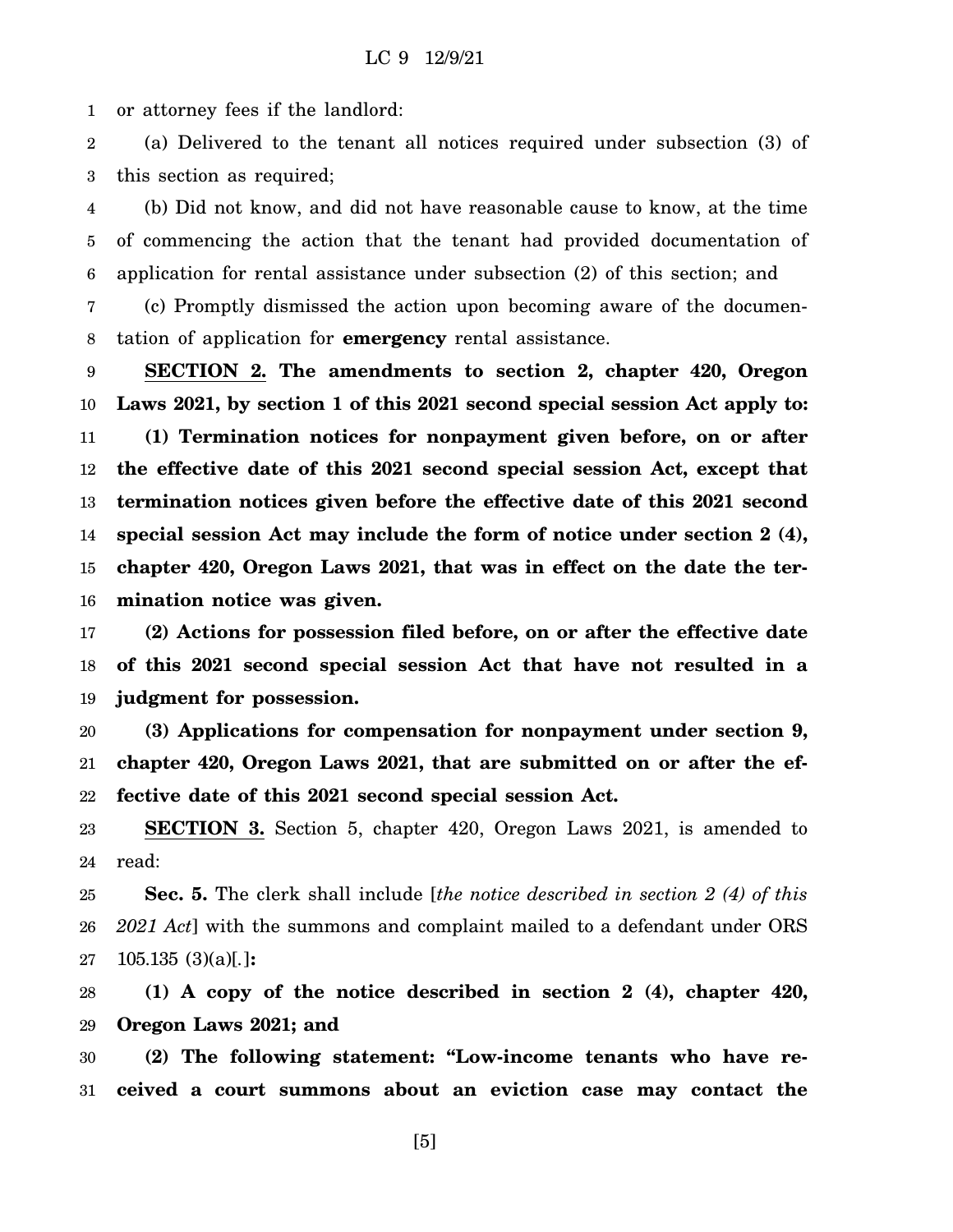1 2 **Eviction Defense Project at (888) 585-9638 or e-mail evictiondefense@oregonlawcenter.org to seek free legal defense."**

3 4 **SECTION 4.** Section 7, chapter 420, Oregon Laws 2021, is amended to read:

5 6 7 8 **Sec. 7.** In distributing **emergency** rental assistance to residential tenants funded by federal, state or local moneys, the Housing and Community Services Department, other public bodies and local governments, along with their subgrantees, shall**:**

9 10 **(1)** Promptly provide a dated application receipt to each tenant who applies for assistance. The receipt may be in an electronic format.

11 12 13 **(2) Close an application, after notice to the tenant of potential closure, if the provider reasonably determines that the tenant is no longer participating.**

14 15 16 17 **(3) If, upon qualifying circumstance, an application is approved and payment is made to an entity other than the tenant's landlord, provide a dated notice of payment to the tenant's landlord at any known address or electronic mail address.**

18 19 20 21 **(4) If an application is denied or is otherwise closed without payment, provide a dated notice of the denial or closure to the tenant and to the tenant's landlord at any known address or electronic mail address.**

22 23 **SECTION 5.** Section 5, chapter 420, Oregon Laws 2021, as amended by section 3 of this 2021 special session Act, is amended to read:

24 25 **Sec. 5.** The clerk shall include with the summons and complaint mailed to a defendant under ORS 105.135 (3)(a)[*:*]

26 27 [*(1) A copy of the notice described in section 2 (4), chapter 420, Oregon Laws 2021; and*]

28 29 30 31 [*(2)*] the following statement: "Low-income tenants who have received a court summons about an eviction case may contact the Eviction Defense Project at (888) 585-9638 or e-mail evictiondefense@oregonlawcenter.org to seek free legal defense."

[6]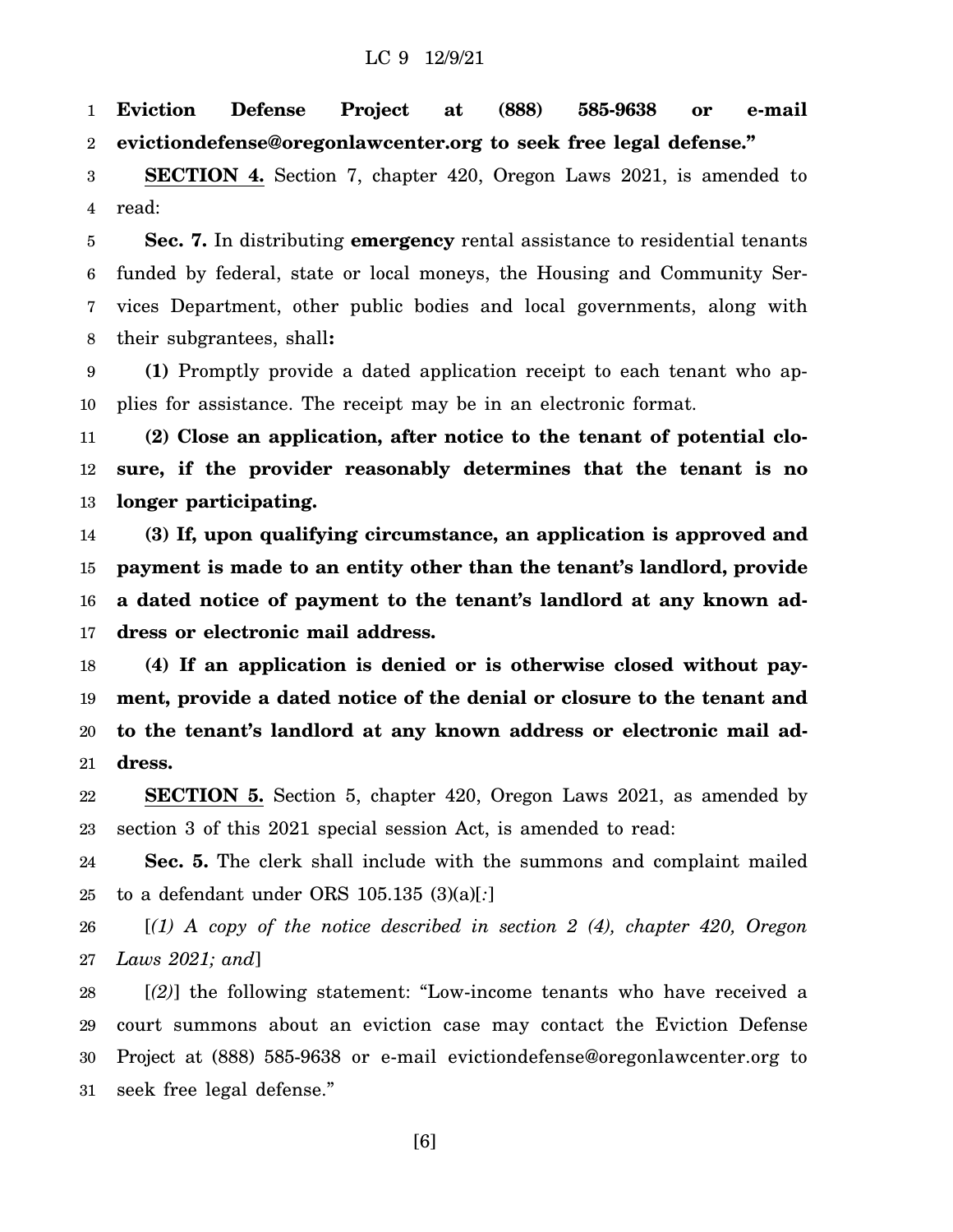1 2 3 **SECTION 6. The amendments to section 5, chapter 420, Oregon Laws 2021, by section 5 of this 2021 second special session Act become operative October 1, 2022.**

4 5 6 **SECTION 7.** Section 22, chapter 3, Oregon Laws 2020 (third special session), as amended by section 4, chapter 39, Oregon Laws 2021, is amended to read:

7 8 9 10 **Sec. 22.** (1) The amendments to ORS 105.113 by section 20, chapter 3, Oregon Laws 2020 (third special session), become operative on July 1, 2021. (2) The amendments to ORS 90.385[*, 90.394 and 105.124 by sections 18, 19 and 21*] **by section 18**, chapter 3, Oregon Laws 2020 (third special session),

11 become operative on March 1, 2022.

12 13 14 **(3) The amendments to ORS 90.394 and 105.124 by sections 19 and 21, chapter 3, Oregon Laws 2020 (third special session), become operative on October 1, 2022.**

15 16 **SECTION 8.** Section 8, chapter 420, Oregon Laws 2021, is amended to read:

17 18 **Sec. 8.** [*Sections 2, 5, 6 and 7 of this 2021 Act are repealed on March 1, 2022.*]

19 20 21 22 23 **(1) Section 2, chapter 420, Oregon Laws 2021, as amended by section 1 of this 2021 second special session Act, is repealed on October 1, 2022. (2) Section 5, chapter 420, Oregon Laws 2021, as amended by sections 3 and 5 of this 2021 second special session Act, is repealed on July 1, 2023.**

24 25 **(3) Section 6, chapter 420, Oregon Laws 2021, is repealed on October 1, 2022.**

26 27 28 29 **(4) Section 7, chapter 420, Oregon Laws 2021, as amended by section 4 of this 2021 second special session Act, is repealed on October 1, 2022. SECTION 9.** Section 9, chapter 420, Oregon Laws 2021, is amended to read:

30 31 **Sec. 9.** The Housing and Community Services Department shall provide a grant to a third party to make distributions to compensate landlords who,

[7]